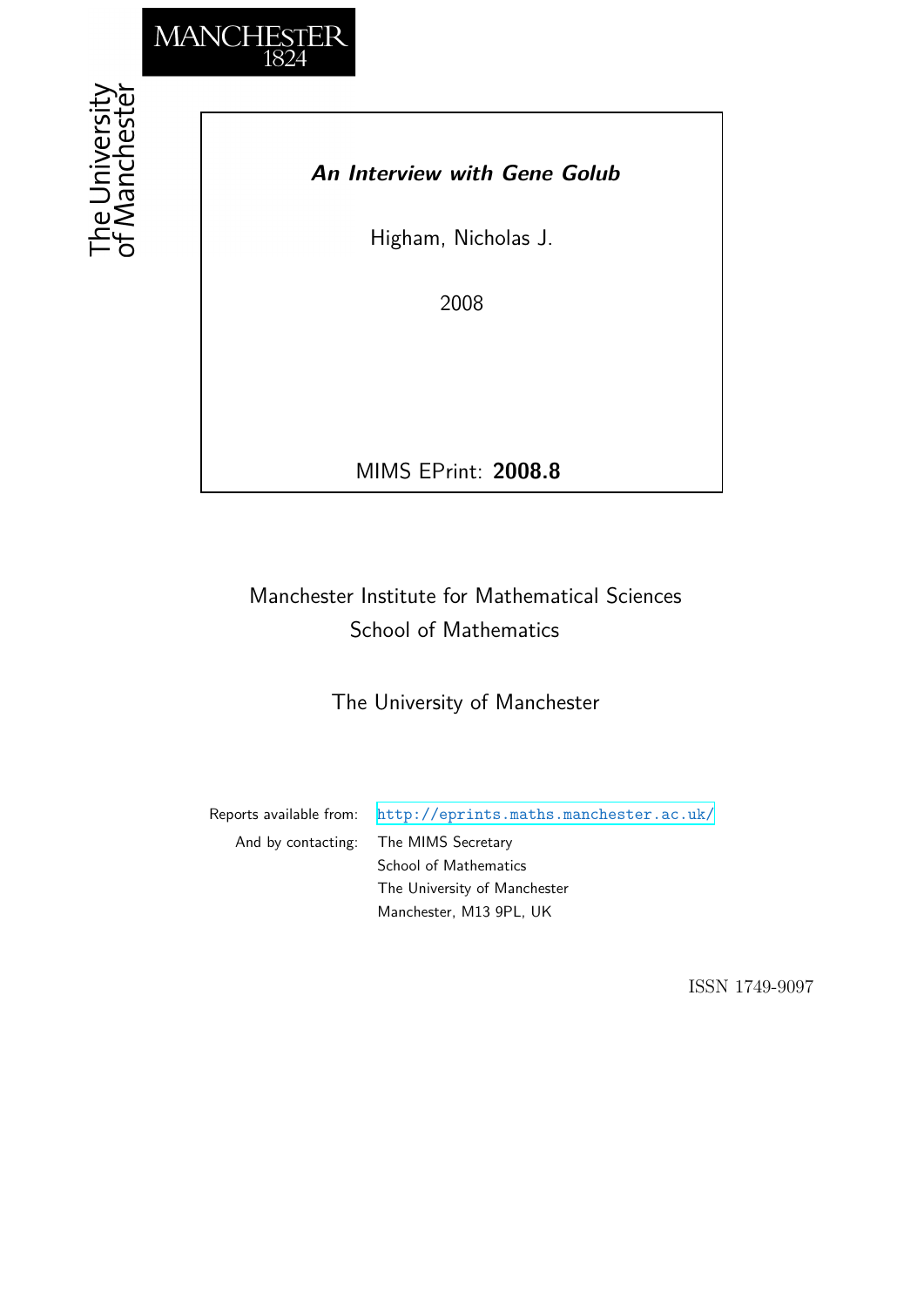## An Interview with Gene  $Golub<sup>1</sup>$ by Nicholas J. Higham<sup>2</sup>

On July 3, 2005 I interviewed Gene Golub (1932–2007) during a visit he made to The University of Manchester to attend a workshop. This document provides an edited transcript of the interview.

The bibliography contains some books and papers mentioned directly or indirectly in the interview. For more on Golub and his work, I highly recommend Milestones in Matrix Computation: The Selected Works of Gene H. Golub, with Commentaries [3].

I am grateful to Louise Stait for transcribing the interview, and to Gail Corbett and Sven Hammarling for help with the editing.



Gene Golub, July 2005. Photograph by N. J. Higham.



Gene Golub by John de Pillis (http://math.ucr.edu/˜jdp), 2007.

<sup>1</sup>Document dated February 5, 2008.

<sup>&</sup>lt;sup>2</sup>School of Mathematics, The University of Manchester, Manchester, M13 9PL, UK (higham@ma.man.ac.uk, http://www.ma.man.ac.uk/˜higham).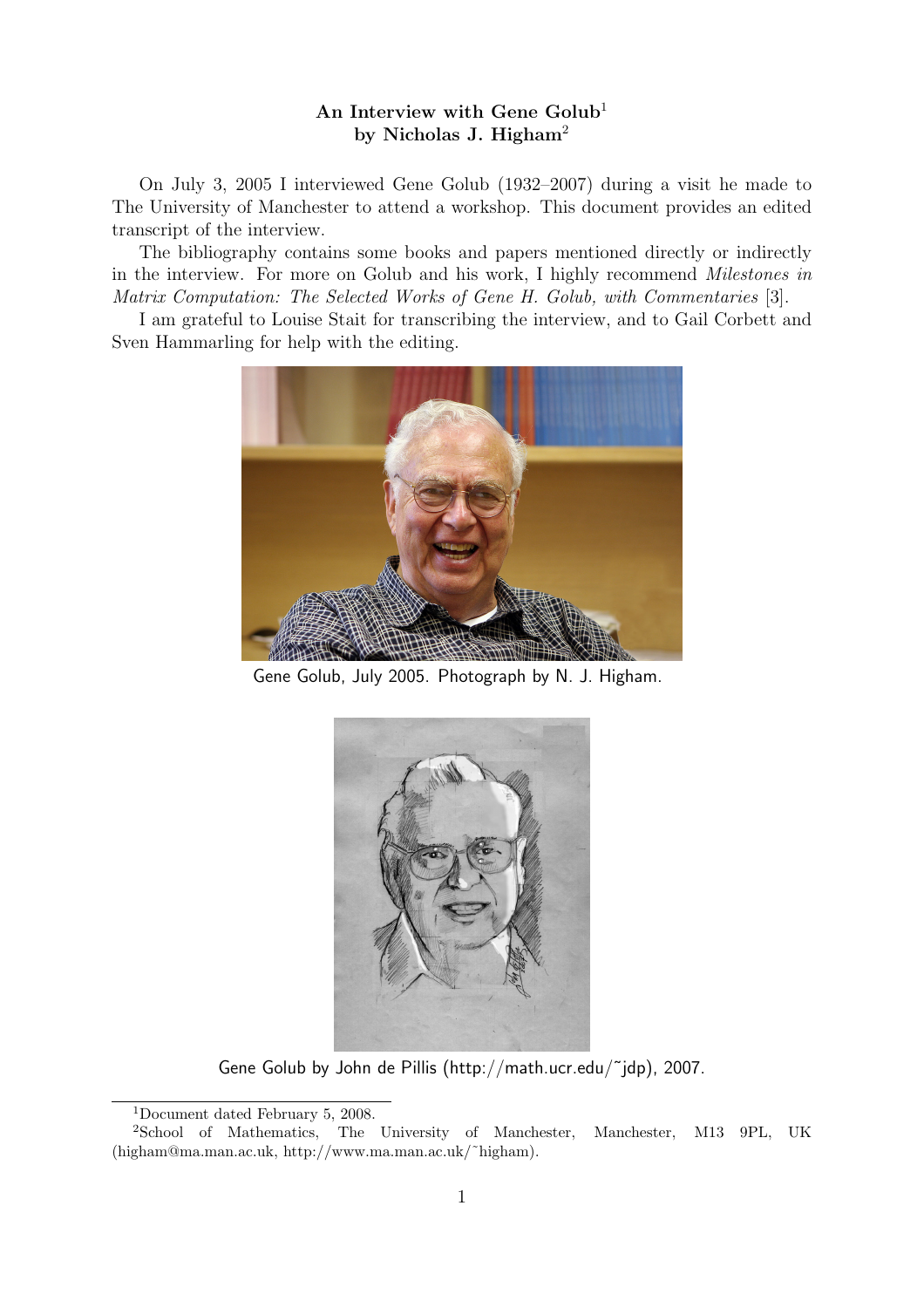NJH: How did you get interested in mathematics?

GHG: Originally, when I went to college, I wanted to become a chemist and thought of other things too, even becoming a political scientist, but I found that the subject that I liked to do the most and was best at was mathematics. I enjoyed the manipulations a lot and I still do.

NJH: Did you have any particular mentors at any stage of your career, up to, say, your Ph.D.?

GHG: Well, not very strong, but some people were quite influential. As a senior at the University of Illinois I took a statistics course from a man named K. A. Bush. He called me aside and said, "Would you like to major in statistics? I think you would do very well there." So he certainly played a strong role there. Perhaps I should explain my whole education. The first two years I went to a junior college in Chicago. It was called Wright Junior College and although none of the teachers were engaged in research, as far as I knew, they were excellent teachers: they were prepared and they were careful. And then from there I decided to go to the University of Chicago, which is such a tremendous change, and one of my teachers warned me that it probably was too dramatic a change. Nevertheless, I went to Chicago. The University of Chicago was a great distance from where I lived; it took an hour and a half to get there from where I was living at the time. So after a year's time I decided I really didn't like it and that I'd like to go away to university. But at the time I was growing up, going away to university was really done by people who had some money behind them. I didn't have any; my mother was a widow. So I had worked and I thought this would be my big splurge, going away to the University of Illinois for my final year. I came down to the University of Illinois in 1952, and I took several courses because there was a necessity to complete certain qualifications. I also took a programming course in January 1953 from J. P. Nash, who talked about programming for the Illiac. The Illiac had just become available and Nash was very influential in my life; he taught me how to program. At that time programming and elementary numerical analysis were included together. At the end of the term I was graduating from the University of Illinois. I had no idea what I was going to do. I had applied for various positions, but Nash called me aside and he said, "Would you like to be an assistant in the computing laboratory?" I knew I liked going to school, and although I applied elsewhere for real jobs I thought it was fun to go to school. I liked computing a lot even then; I wasn't particularly good at it but I liked it. That summer I was already an assistant and I guess I was making \$95 a month, so that was good money for me then. I had a task to do. I was supposed to program Milne's method for solving differential equations. Well, I didn't really think it out very well. I think it was too big of a project for me, and of course it was later shown that Milne's method is a weakly stable method. But I worked on it and it kept me busy during the summer. I became a full-time student during the autumn of that year, 1953. But my main interest was in statistics. I was really going to do computing and statistics. I took a statistics course from a man called C. R. Rao. C. R. Rao is a great statistician and as it turns out he was visiting Illinois just that year. The course was probably beyond me, but he did lots of matrix manipulations: for instance, he didn't call it this, but he developed block Gaussian elimination and so forth. So that really expanded my vision. Also at Illinois there was a large group of people who did psychometrics and there was really a well established programme. And of course they had the Illiac, so it was one of the first psychometrics groups to have a computer available for it. In particular, there was a man there named Charles Wrigley, who was an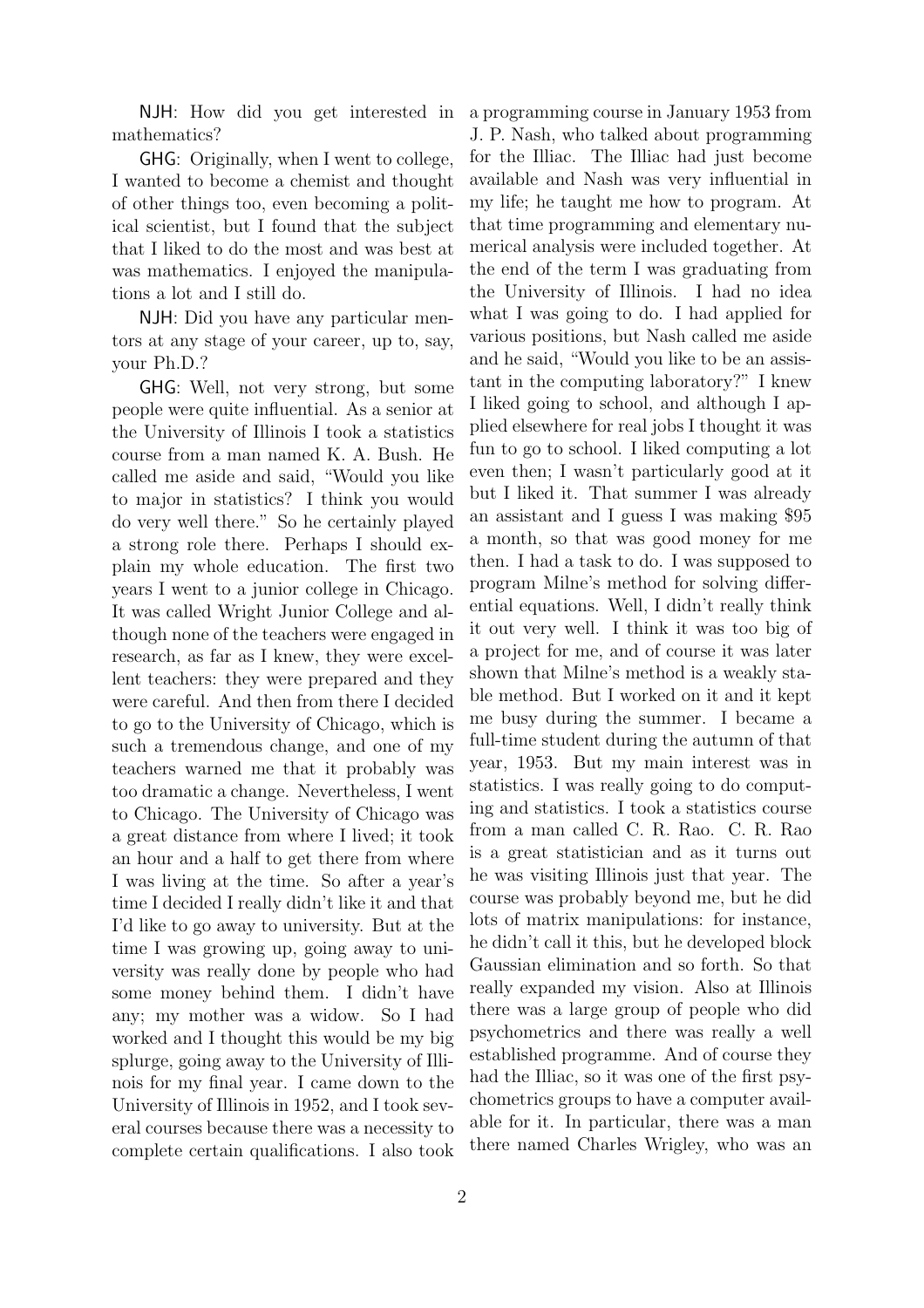assistant professor. Wrigley was from New Zealand originally and he had gotten his Ph.D. in England under Sir Cyril Burt, the man who had so much to do with the 11+ examination and may have faked the data in fact. And Wrigley was a lovely man. I don't know how to describe him, but he was a very kindly gentleman and he said, "Oh Gene, you are doing such interesting work and these matrix computations are so important." The thing we were able to do was compute the eigenvalues and eigenvectors of a 23 by 23 matrix in 15 minutes. Well, that for then was a big breakthrough because there were some classical cases in psychometrics that had never been done so extensively. I learnt a lot about factor analysis and in a way it's just one step away from the singular value decomposition. Rao devised a method called maximum likelihood factor analysis, or canonical factor analysis, which was a new form of factor analysis. The big question in factor analysis at that time was, "How many factors should there be?", and it's equivalent to saying, "How many nonzero singular values are there?" Rao had devised a statistical test for doing this. Much of this work was actually contained in the work by Lawley on factor analysis. So I was just very fortunate: J. P. Nash brought me to the computing laboratory, through that laboratory I met Charles Wrigley, I met C. R. Rao, and I met many other people. My first lecture was at the International Congress of Psychologists. There I met Louis Guttman, who is considered a great psychometrician, and Hans Eysenck from Britain, who was a very famous man. I never met Sir Cyril Burt. I met a lot of people through this connection and, as you can tell, it influenced the sort of things I liked to do.

NJH: Who was your Ph.D. advisor?

GHG: I was going to write a thesis in statistics, but the man who I was going to work under left abruptly. Then one of the leading professors at the computing laboratory, a man named A. H. Taub, agreed to be my advisor. Taub was quite a significant person at that time; he had worked with John von Neumann, and he had close connections with the whole Los Alamos community. He came to Illinois from the University of Washington. Taub was also the advisor of Bill Gear, Bob Gregory and other people too. So he had some very good students. He was not an easy man to work with. Taub took me on and he had a paper or a draft of a paper that von Neumann had written on using Chebyshev polynomials, and my thesis grew from there. While I was working on my thesis Taub invited Richard Varga to come by, just as I was finishing. Taub wasn't so interested in solving linear equations, but Varga came by and gave a talk and afterwards I told him what I had done and he said, "Oh, I've done something similar, let's write a paper together." Then my advisor said to me, "I understand Mr. Varga has done something similar. If he publishes before you, you don't get a degree because the thesis is supposed to be original." So I was a bit worried and I didn't really know how people behaved in the academic world, but I was pretty confident. Then the next year while I was in England on my NSF fellowship, Varga and I worked on our paper together. It was wonderful working with him, but as you may know when you are working on your thesis you really know the subject area that you are working on, so I knew all the details and various little tricks and so forth. So the paper was really a joint collaboration. I learnt a lot in working on it with him but I think I also helped substantially in the writing of the paper.

NJH: So that time in Cambridge was during the Ph.D.?

GHG: No, just after my Ph.D. I had an NSF fellowship and I was delayed to some extent; I didn't finish as I had hoped on time, so it took me a year before I went. Illinois was a wonderful place. The whole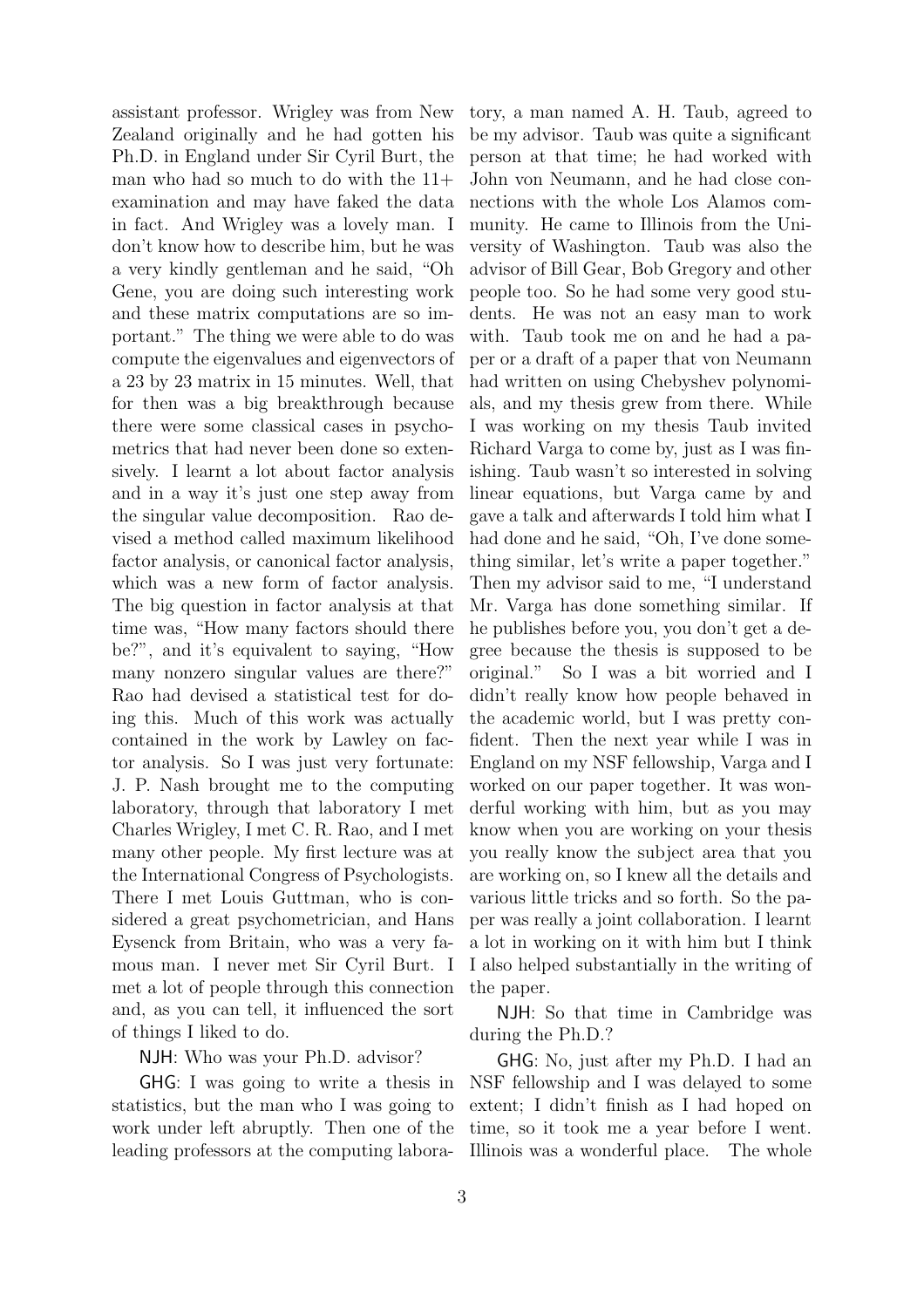computing laboratory had a great sense of enthusiasm and there were a lot of young Ph.D.s who were beginning their careers. One was D. E. Muller of Muller's method; he's the son of a Nobel laureate. He's a wonderful person; he's still alive fortunately, and he developed Muller's Method and did other things. Bill Gear was a graduate student. He came a couple of years after I did; he was pretty spectacular as a student. The whole atmosphere was really very warm and we were often invited to faculty's homes, so I in my small way try to keep this Illinois tradition of inviting people to my home and trying to be friendly. I was treated to that and I loved it, and it meant a lot to me. I should just say one other word about my own family background. Both my parents were poor immigrants to the United States. They came in 1923 and they had really inferior jobs: my father delivered bread and my mother sewed in a shop. They had no idea what the academic world was like, but they knew it was good to go to college and of course that was impressed on us. So I continued always as a student, and of course after a while, because of education, you are separated in a way from your parents too. My father died when I was 16, but my mother was supportive throughout my career. She was very happy to see me carry on and continue.

NJH: Where had they emigrated from?

GHG: My father came from Ukraine and just this last week I went to the Ukraine to see the town where he lived. It was sort of like family folklore and my mother came from Latvia; they met in Chicago. I've been able to find on the Ellis Island website exactly when they left and when they arrived and where they went to in Chicago. So that was the life experience for me, and the other people I went to school with, they had similar experiences. 1923 was an important year in immigration in the United States. The racism that we saw in Europe eventually ended up in the holocaust. It was true everywhere, and in the United States organizations like the Klu Klux Klan pressured for immigration controls and one of the things that came about was that there were quotas for different nations. The quotas were really established based on the nineteenthcentury United States, so if you were English or Swedish or French you came to the United States with relative ease. People from eastern Europe after 1923 were pretty well frozen out so it was a bad time throughout the world, and racism prevailed everywhere I think.

NJH: Going back to your year at Cambridge who were some of the people that you met there?

GHG: Well, I had met Velvel Kahan before and we knew each other from a couple of visits at Illinois. Illinois and Toronto had wanted to build a second computer together and Velvel was their man, so to speak, so I knew him and we shared an office with two other people: one was Colin Cryer, who was a research student, and another person was Nick Capon from Australia (I think he is retired now). So the four of us were in this tiny office. Velvel and I were the two postdocs there, and I knew David Wheeler because Wheeler had visited Illinois. He was sort of my teacher in numerical analysis. I'd never taken a numerical analysis course, but he designed a library for the University of Illinois Illiac, and I would read his codes and I learnt a lot by reading those codes. For instance, Gaussian elimination with partial pivoting: that's what he had implemented and that's how I learned how to do Gaussian elimination. And you know it's very interesting; as I've stated before, what goes around comes around. Gaussian elimination with partial pivoting was very popular because the storage requirement was relatively small and then it sort of fell by the wayside when people were doing direct LU factorization. Then of course it was brought back into play again after a few years during the initial interest in vector and parallel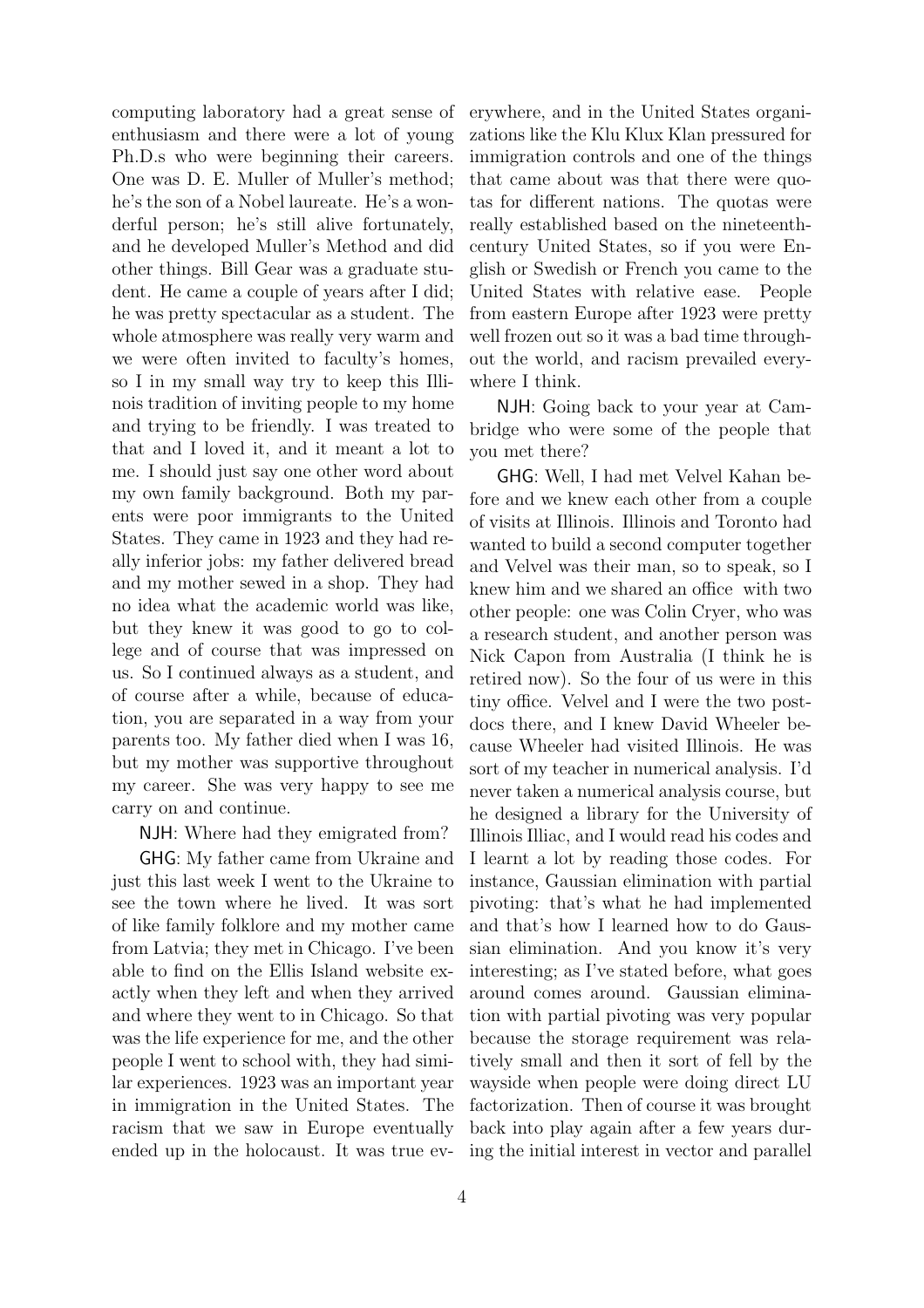computing. So I learnt a lot. Another person who was at Illinois was Stanley Gill; if you recall, one of the earliest books on programming was by Wilkes, Wheeler, and Gill. Gill had devised a version of Runge-Kutta that reduced the amount of storage, and so he spent a year at Illinois and I had several conversations with him. He was a very, very nice man. He was from England—he became professor of computing science at Imperial College—and then, unfortunately, he died early, and now of course we are saddened to hear of Wheeler's death. Wheeler was a very creative man, but very modest and a very pleasant person; he had wonderful ideas. Numerical analysis was not his primary interest but in the early days that was a major component of computer science.

NJH: I'd like to ask you about the background to just a few of your papers. One I picked out was the 1965 paper "Numerical Methods for Solving Linear Least Squares Problems" in Numerische Mathematik, where you introduced the Householder QR factorization. What is the background to that?

GHG: After I had got my Ph.D. and spent some time in England, I then went to Berkeley and I was working with a physicist there for about five months and I really didn't enjoy it. I wasn't doing any numerical analysis; I loved doing numerical analysis, and matrix computations. So I took a job in Southern California at Thompson Ramo Wooldridge, and that was a very enjoyable experience. My boss was a man called Sam Conte. I had spent a summer there before. I decided least squares was a nice subject to work on, and I saw Householder's work on using orthogonal transformations for solving least squares problems. So I worked it out in further detail, but really Householder did much of the work for least squares using what we call Householder transformations. But it really goes further back if you look at the book ing: there was a big gap. In modern times,

by Turnbull and Aitken. Aitken had the idea much earlier to do that, but my paper introduces ideas of updating and column selection and so forth, so it was a much more detailed analysis of how to use orthogonal transformation. But I also made a big gaffe because I thought you could do iterative refinement in a straightforward manner, but we learned that only in certain circumstances can you get a good approximation.

NJH: A little later, in 1969, you have a paper "Matrix Decompositions and Statistical Calculations". Was this motivated by your earlier statistical interests?

GHG: Yes, and the fact that I worked on all these orthogonal decompositions and so forth. So I tried to get the statisticians interested in doing numerical computations. A few people were interested in it, but I don't think it had a heavy influence in statistics. I doubt if today people really use decomposition methods rather than normal equations. Statisticians are fairly fixed in their ways. That to me is rather sad for the following reason. In the very beginning of statistics the statisticians were very much aware of computing and their limitations. So they developed ideas on this, and R. A. Fischer had ideas and some of the statistical techniques were influenced by numerical computations. For instance, there are what are called Latin square designs, and basically those lead to diagonal normal equations. So there may be good statistical reasons for this too, but basically the design of the statistical experiment is in some way an influence on numerical computation. I think the early statisticians were very knowledgeable about the fact that computing was necessary. Of course we find that Hotelling dismissed Gaussian elimination because he thought that would not be a good way to proceed, and then he reinvented the Newton-Schulz method for inverting the matrix. So it's quite interest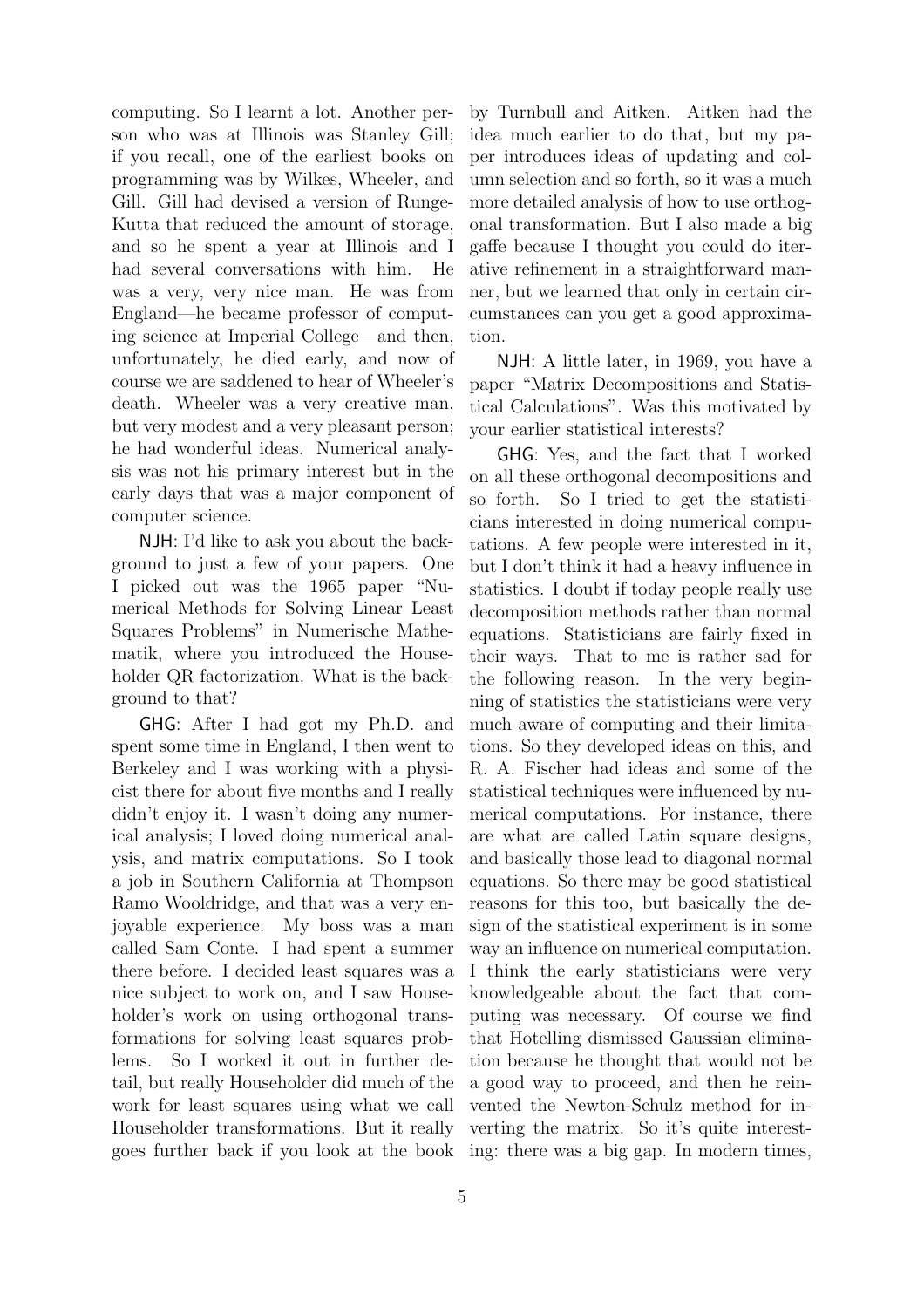within the last fifteen years I'd say, there's really been more interest in numerical computing. There's a book by John Chambers, who has done work in numerical computing.

I'll digress here a bit. I spent a year in Zurich and I had some connection with Peter Huber. Huber is really a very fine statistician and he worked with robustness in statistics and various other things. He trained some students in Zurich and he was very much enamoured by computing. One of his students was a fellow by the name of Werner Stuetzle, and Stuetzle came to Stanford as a postdoc or assistant professor for a few years. And then he was involved with several people. I don't know if you are familiar with these names. Jerry Friedman, who came to Stanford; he's a physicist, then he got involved in statistical work because of Tukey. Then two young men who worked with Stuetzle, Rob Tibshirani and Trevor Hastie, and Werner was really influential with those people. Tibshirani and Trevor Hastie were younger, but they were all very good friends and later Werner left and he became the head of statistics at the University of Washington. These three guys have gone on and had an enormous effect in statistical computing at Stanford. They have a very well cited book, and then of course later at Stanford they hired David Donoho. Statistics is often regarded as a model for numerical analysis. It has some of the same kind of strengths and weaknesses that we do. When I was a graduate student they were going through their theory mode and they were trying to prove things about optimality and so forth. At least in the US people had lost their way to some extent, and they were trying to prove theoretical results. In the meantime, here in Britain, I think people have always had a very good eye for doing what you might call real statistics. In the US people admired the way British statisticians worked, but somehow the theoretical was emphayears or so, as I see it, there has been a re-emphasis on re-thinking using computational methods in statistics, working in that direction of interesting statistical computations. I think it's heavily influenced the way statistics is done today.

NJH: Another very influential paper of yours is "Some Modified Matrix Eigenvalue Problems" in SIAM Review in 1973. That was one of your earlier papers on this topic and has led to a lot of other work, hasn't it?

GHG: Well I'm pleased that you say that because the origins are as follows. I was on sabbatical one year and I had been collecting results. For instance, I worked on eigenvalue problems with homogeneous constraints; that was at the suggestion of Henrici, as a matter of fact, and I devised a very simple algorithm for doing a computation, and then I discovered that this problem, minimizing quadratic forms subject to linear constraints, comes up in very many different places. So I had been working on a lot of small results, and then the time came I had to show I had done something on my sabbatical. So I wrote down this review paper. I love that paper, in part because it has a lot of nice useful tools for solving matrix problems.

NJH: You must have fond memories of Serra House, which was the Computer Science Department's home on the Stanford campus. Is there anything in particular that stands out in your memory about it?

sized, and it's only within the last fifteen full of computers and people and every-GHG: Well, it was a terrific period, and originally everybody in the Computer Science Department and Computation Center was housed in Polya Hall. Polya was a professor at Stanford, and he was in fact even alive when Polya Hall was built and he was very much loved by everybody. Our department and the center kept on growing, and the center wanted of course more and more space. I don't know if you recall the large computation centres; they had rooms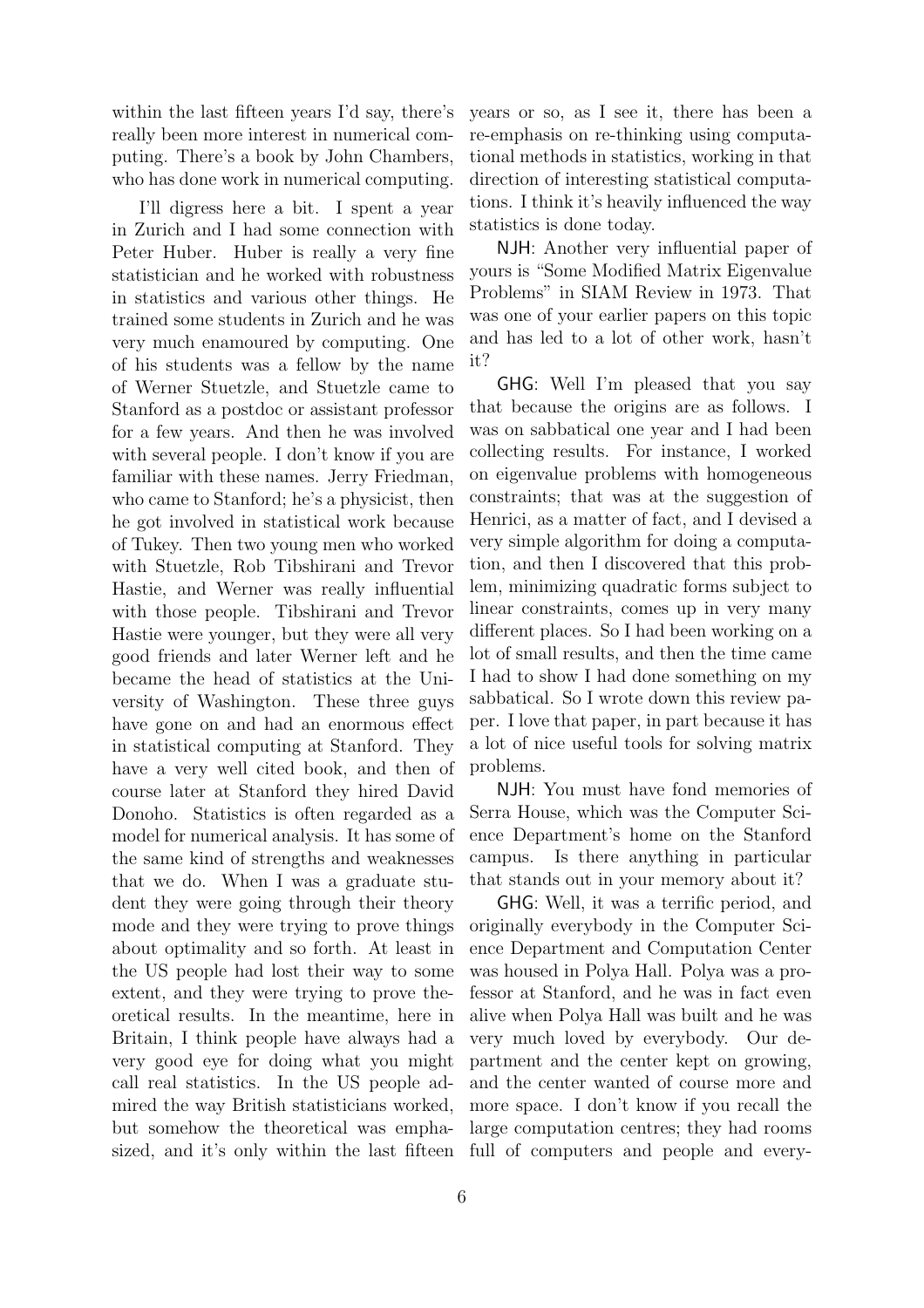thing else. So we outgrew our building and then there is always a scramble to find more space. The numerical analysts found themselves in Serra House. We had the ground floor of the house and people who worked in artificial intelligence had the upper floor. Forsythe's office was still in Polya Hall when he was head of the department. When he died he was still head of the department, and Jack Herriot, who worked with George on administering the department, was also at Polya Hall. But the younger numerical analysts and myself were all in that building, and as we had visitors like Wilkinson, Dahlquist, and Gautschi and others they all sat in Serra House. It had a nice atmosphere. We had a very wide hallway, and I collected reprints and they were all in this hallway. Even our secretary sat in the hallway as space got tighter and tighter. We had a kitchen, but the kitchen was turned into a terminal room. It was a very nice period. You may have seen the directory for Serra House at one time, with people like Dahlquist and Wilkinson and then the array of students that we had like Nick Trefethen, Randy LeVeque, Marsha Berger, Petter Bjorstad; there was just a great group of students that we had at the time.

NJH: You mentioned Wilkinson, who you obviously knew very well for many years. Do you have any particular memories of him?

GHG: Well I can't sum it up in a very simple statement. He was a wonderful man. I think not only was he brilliant, but he was full of life and he knew so much. He knew about music and literature, he loved a drink, he loved life. It was just good to be in his presence. He was a very charming, helpful person. Everybody felt happy being around him and loved to talk to him. He had a nice sense of humour, and he was altogether a very good person. He was special and I miss him greatly.

strong advocate of the Lanczos method. Did you ever meet Lanczos?

GHG: On two occasions. I met him at NPL one time. It was very auspicious because I went down with Velvel Kahan, who was at Cambridge too, and Lanczos talked about the singular value decomposition. You know, one of the nicest descriptions of it is in his book *Linear Dif*ferential Operators. Afterwards I tried to speak to him. I said "P-p-r-o-ff-essor L-lanczos. . . ", and I was wanting to tell him about my work on Chebyshev polynomials. Then two powerful arms came around my shoulders and moved me aside. It was Velvel Kahan; he felt he had first priority. Lanczos later spoke at a meeting in Ireland that John Miller had organized. He gave a talk about computing instruments, computing methods, and he went slowly through the history until about 1940 and then he skipped, and the next thing he showed us an HP hand calculator. So he really hadn't come to terms with modern computing. I tried to talk to him afterwards about the SVD, for which I had by that time developed an algorithm, but he didn't seem very interested, and he died a couple of years after that. He was of course a great influence on all of us. I wish we could talk to him a little bit more because I've often felt the Lanczos method is really the Stieltjes algorithm with a different inner product, and he must have known that.

NJH: Another paper I'd like to ask you about the background to is your 1969 paper "Calculation of Gauss Quadrature Rules" with Welsch in Mathematics of Computation. How did you get interested in that particular topic?

NJH: Over the years you've been a seated in Peter Lax's office. I was on leave GHG: Well, I'm not sure how I became particularly interested in quadrature. Paul Concus was a dear friend of mine and asked me some things about quadrature, and then I realised that all that's really necessary is to compute eigenvalues of matrices. I was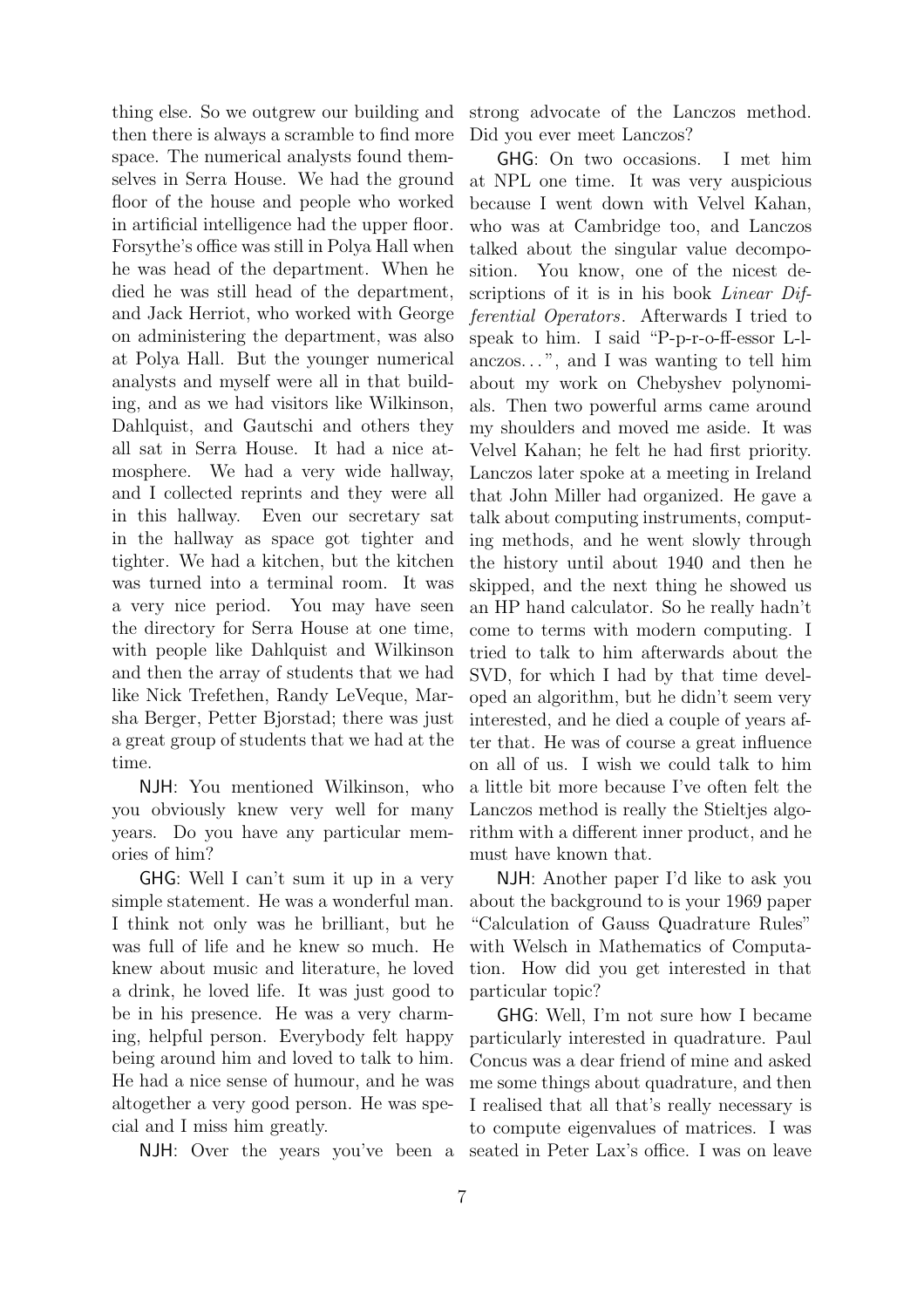at the Courant Institute and I was sort of bored by what was taking place, so I happened to see a book by Wilf. There he had some of the relationships about computing the quadrature weights, and then I worked out the fact that all you need is the square of the first element of the eigenvector. Actually, other people had figured this out too and known this before. What I was able to do is to recognize that when you mix that with the QR method you can organize the QR method just to compute the first component of an eigenvector. So I was really pleased when that all fell into place. Later on I saw Rutishauser, and I told him that I had this algorithm for computing the quadrature rules and how I was doing it. The interesting thing is that he denied it could be done that way. Ordinarily I'm not a very confident person, but I knew there was a program that was working and that actually calculations could be done that way. What pleased me of course was that it eliminated all the use of all these large tables, and the knowledge that you can compute a quadrature rule in this way, and with the weights, has really been very useful in many different studies.

NJH: Many of your papers are joint. Do you have any particular way of working with your collaborators?

GHG: No. I think in current times I really talk to a lot of young people and I sort of suggest a way of doing something or other and then they go off and do it, and then there is a collaboration that way. I like working with people. I don't have a high ability of writing on my own, so I like to work with people who are willing to collaborate in that fashion.

NJH: Have you ever felt that a result, paper or book of yours has not received the attention it deserved, and, if so, which and why?

GHG: The work I've done on matrices, moments and quadrature—I don't think that is widely known, and yet I think it's very rich and I'm hoping there will be a book by Gerard Meurant and myself on that topic. On the whole, sometimes I'm astounded by the fact that people know of a paper that I have written. Actually, the books with Ortega are not so well known, and they contain a lot of good things.

NJH: Do you have any comments on the relationship between core linear algebra and numerical linear algebra, and how it has changed with time?

GHG: I feel most people who are in application areas learn linear algebra because they really want to do matrix analysis and I think the subject has been hijacked by the mathematicians who understand about applications; but when they teach their courses they don't necessarily emphasize the aspects we're familiar with. My own feeling is that the deeper you understand the matrix computation aspect, the better you understand what linear algebra is about. For instance, rank is a well known concept in mathematics. In truth, rank is a discrete topic, but if you look at it from a numerical point of view it almost has a continuous flavour to it. So I feel it's unfortunate, but the mathematical world has hijacked the linear algebra topics when it should really be matrix algebra, because people I think are interested in matrix analysis. If you recall, the journal SIMAX<sup>3</sup> has the phrase "Matrix Analysis and Applications" in the title. I did that very deliberately. I didn't want to see another linear algebra journal. My motto for this is the book by Bellman on matrix analysis and applications, so in a sense the journal is a tribute to him.

NJH: You actually founded two SIAM journals. Before SIMAX was SISC<sup>4</sup> in 1980,

<sup>3</sup>The SIAM Journal on Matrix Analysis and Applications, founded in 1988.

<sup>&</sup>lt;sup>4</sup>The SIAM Journal on Scientific and Statistical Computing, renamed in 1993 the SIAM Journal on Scientific Computing.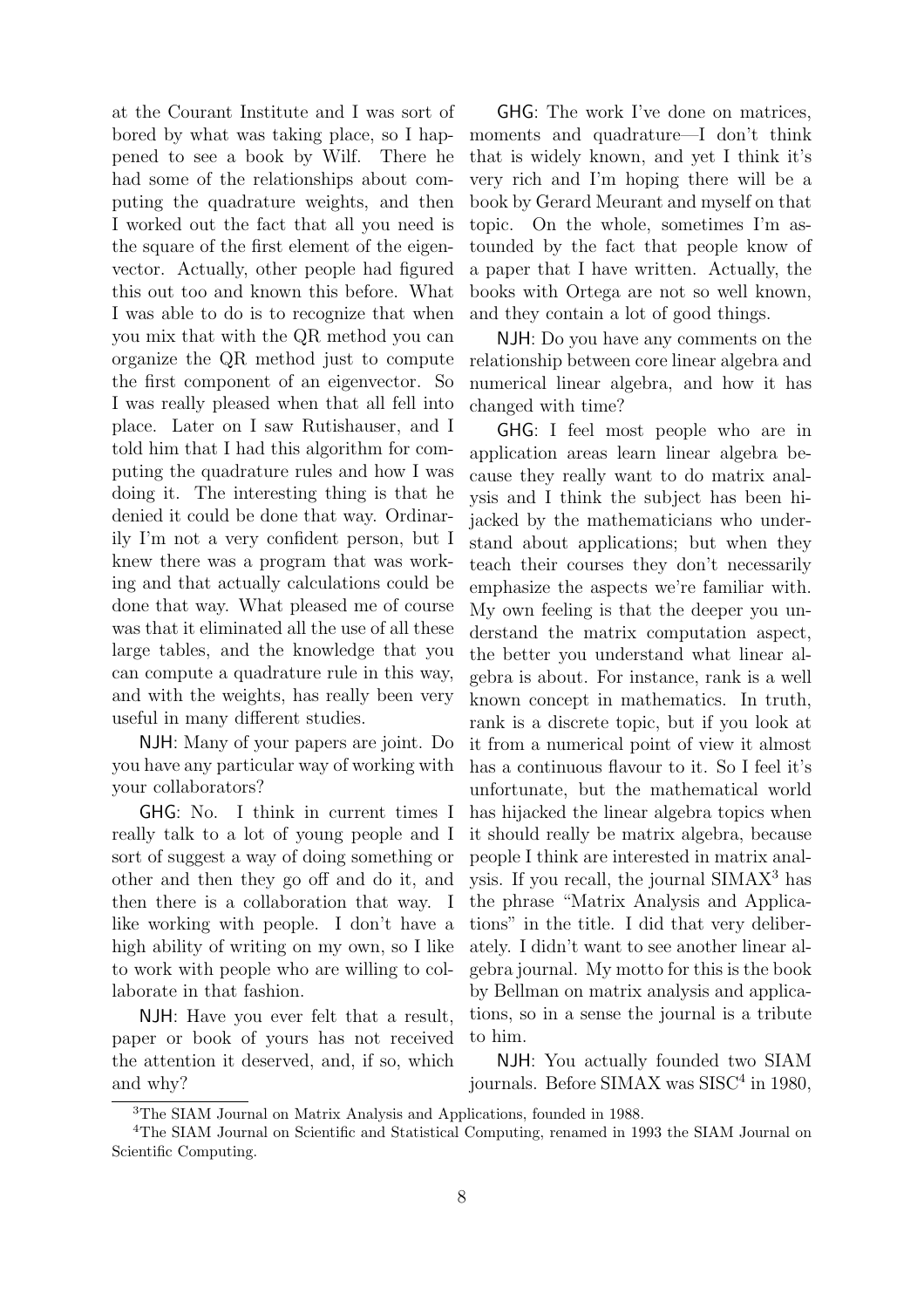so what was the motivation for SISC?

GHG: Well, Jim Ortega and I were working together on things. Ortega was really a great friend and colleague. We recognized that such journals as  $\text{SINUM}^5$  were going so heavily into the theoretical aspects of computing, of numerical analysis. So we really wanted to redress the subject, and it's worked partially. But of course there is always a drifting that takes place.

NJH: I think you were involved in setting up NA-NET. Is that right, and what's the background of that?

GHG: Jim Wilkinson was at Stanford and he just said, "What's the address of so and so?", "What's the address of so and so?" So then I thought we should have an alias for everybody. Of course it wasn't so easy to find people's addresses then, so I made up a little list. I had seven or eight names and then we had somebody working in the computing centre who helped me out, and so we devised the beginning of NA-NET and the alias format. Originally, as messages came in we just circulated them, and then we decided to go into the digest format. I only did a couple of digests before we had the current format and that's really bloomed under Cleve's hand.

NJH: I must ask you about your book Matrix Computations with Charlie Van Loan, originally published in 1983, now in its third edition (1996). When did you actually start writing the book?

GHG: I gave some lectures at Johns Hopkins University. What happened is, they formed a Math Sciences Department at Johns Hopkins and the head was Roger Horn. I had known Roger Horn because he was in the first course of advanced numerical analysis I taught. I taught three quarters of the course; the first two quarters were out of Varga's book. Roger Horn is a wonderful fellow, and I hadn't realised what impact that had on him because, for instance, he told me he learned about the Perron–Frobenius theory from me and also the singular value decomposition, and those have both been of some importance to him. So Johns Hopkins had a series of lectures, and he invited me to give lectures. I gave ten lectures in two weeks or so. The class consisted of a whole bunch of people; I don't know specifically who now, but Charlie Van Loan was there and also Richard Bartels. Originally the idea was for the three of us to write a book, but then Richard's interests were developing otherwise; it was going to include a large component of math programming. So then it was just Charlie and I. He did most of the writing, as you probably know, but it was really a great stimulant for both us. For instance, although I had done some work on total least squares, we developed a paper on total least squares with a lot of analysis and showing how the computations will go, and so forth. So that was really a wonderful effort, and he would send me some section and I would say, "Oh, well, we can do better like this." There is the Sylvester equation that we did work on; again I looked at it and realised we could do one eigenvalue computation: we did one upper Hessenberg form and one Schur decomposition. So that was really a great period for both of us because we were incorporating new material in the book and we were also writing the book.

NJH: Were you surprised at how successful the book has been?

GHG: No, not at the beginning at any rate, because the publisher kept on saying, "When are you going to get that book out?", and I kept on saying, "Don't worry, it's going to be a good book. This will really have a market"—and it did. It's now sold over 50,000 copies, the three editions. If you Google the book you'll find that there are over 10,000 references, so Charlie said, "I think every 18 hours a paper is being

<sup>&</sup>lt;sup>5</sup>The SIAM Journal on Numerical Analysis.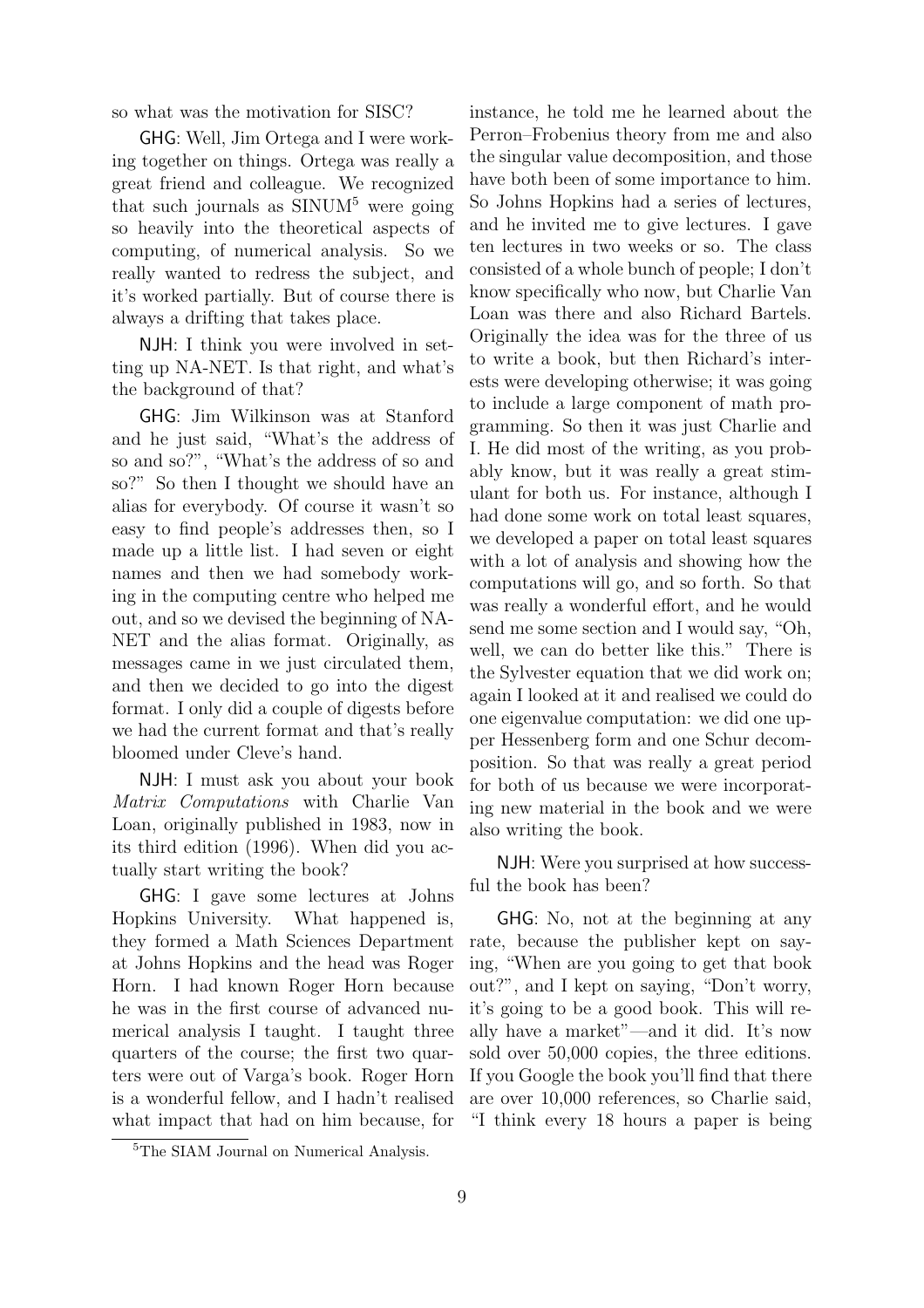written which has reference to our book." I'm pleased that it's been a help to people. Electrical engineers I do know like it, and people in various specialties have found it of great use. We are planning in about a year, when Charlie is no longer chairman and will be on sabbatical, that I'll take a sabbatical and we will revise the book. So there is a question, how to limit a book: should you have two volumes, and if you do have two volumes what should they include, and so forth. I think it's been a great windfall for Johns Hopkins. You know, most of their editions probably sell in the hundreds, or a few thousand, so they have probably done well, and I am pleased for that. I think the commercial presses have acted in very poor ways, and I think it's good that academic institutions and professional organizations get the benefits of the books.

NJH: You've always travelled extensively. Are there any countries you haven't visited academically that you would like to visit?

GHG: I'd like to go to South Africa. I've had invitations, I've accepted them, and then somehow I couldn't quite make the long trip. There are some excellent people there.

NJH: One of your current research topics is the linear algebra of search engines. Are you surprised by this new application of this subject?

GHG: Not completely; I'm just so pleased. The way it happened is a student asked me about finding the stationary probability distribution of a large matrix. I don't think he knew exactly what he was asking about, so I spent a few hours. Of course, everything I suggested could have been done fifty years ago and it's really an acceleration of the power method. Now I have another paper with Chen Greif where we use the Arnoldi method for accelerating convergence, and that seems to work quite well too. I taught a course about linear algebra and computer science and one of the students was from Google. He said, "Well, that's only the stuff you talk about; how we order things is just a small part of search engines." Secondly, he said, "We use the singular value decomposition all the time", but he didn't go on any further to tell me how it's being used. So we're lucky at Stanford. Even I have to admit I have had a successful career. I think two great components are, first, Stanford has served as a magnet. People have come through, and I think I have greatly benefited by being in such a strong computer science department. Secondly, the Bay Area. It's not quite as true now as it was, but we have these various laboratories in the area: Lawrence Livermore Laboratory, Lawrence Berkeley Laboratory, NERSC, IBM had some activity in the past, and Intel. So the area within a fifty mile radius is honeycombed with organizations, and some are interested in numerical mathematics—well, some should be interested in numerical mathematics—so it's really fortunate being here.

NJH: What about future research plans?

GHG: Well, I've never really had a fixed programme in research, and I just like to do what comes up. I'm concerned that maybe I've over-farmed what I know. On the other hand, there always seems to be another application of Householder transformations and the singular value decomposition, but I reckon I'm coming to the end of that line of research. It's a complicated situation. The younger people, of course, they go in different directions. There are still problems of the sort that I mentioned, and maybe there aren't so many people who know all the intricate details that I know, although some people know them better.

NJH: Is there anything I should have asked that I didn't—that you think you would have wanted me to ask?

GHG: There are some people I would like to talk about. One is George Forsythe. He established what we have at Stanford, although in retrospect I have been there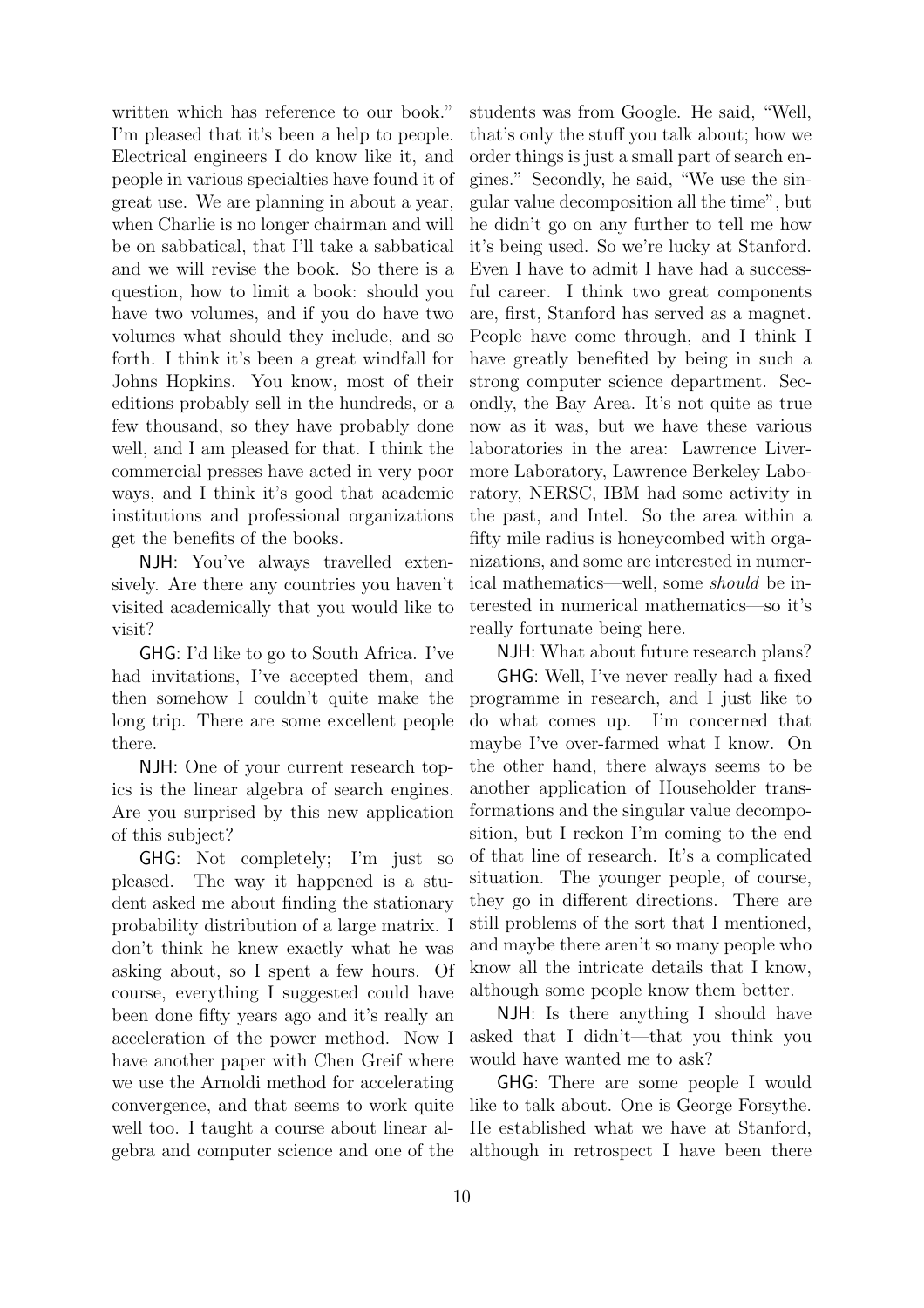three times as long as he was there. He came in 1957, so it's close to fifty years, and in fact I am hoping to have some sort of celebration of that<sup>6</sup>. He had some wonderful students, like Moler, Varah, Ortega and Parlett. He really had first rate people, so really established a tone in numerical analysis that enabled us to build up something which was really good. Forsythe has been dead for over 30 years, but he was an important person, not because he was very original, because there aren't so many things you can point to as contributions from Forsythe, but he just pointed people in the right direction. In fact, one reason I worked on the SVD is because at the end of a lecture by Ben Rosen, Forsythe said, "Would somebody please figure out how to compute the pseudo-inverse of a matrix." He was very supportive of students. This came out again the other day: that he wanted to bring Moler to an early Householder meeting, and people actually opposed that, and Forsythe said, "Well, if you don't want Moler then I'm not going to attend", so just think now what an important component of a Householder meeting is having students there. Another man I greatly admire—I'll give you my icons in the field, partially—is David Young. I've read a lot of his thesis and his early work, and his thesis is genuinely a wonderful piece of work and I'm afraid people won't know it so well; there is that parameter that's so hard to compute, it seems. But the analysis there is just breathtaking in terms of the originality and showing what you can do with an algorithm by choosing one little number properly. Again he led the way. Later on people wrote about block SOR and various other aspects of the problem, but his thesis was really a fantastic piece of work, and I think it's something that we can all greatly admire. Dahlquist is one of my personal heros, not only because of his brilliance as a scientist, but as a human being he just was very concerned about other people, and he had many very good ideas. He was a very original man and a great scientist. Another person I admire greatly is Walter Gautschi, because he is such a serious scientist, such a serious scholar; he has done a lot of wonderful work. Those are just a few of the names off the top of my head; there are all kinds of other names.

NJH: One other thing that just comes to mind, because I was reading a book about this last week from SIAM, is the Mathematics Research Center at Madison. Did you have much contact with that?

GHG: Yes, in fact they even offered me a position at one time. I went to Chicago to see my mother and then I was going to go on to MRC for a few weeks. When I was in Chicago I had some spare time and I went to see a man called Victor Barcilon. He was telling me about his work on inverse eigenvalue problems, and he said to me he wanted to solve not the tridiagonal case but the five diagonal case. After about a week in Chicago I went up to Madison and there I started working with Carl de Boor. We worked on the tridiagonal case and while we were working on it I recognised the use of the Lanczos algorithm for inverse eigenvalue problems. We wrote a paper which sort of got things right in the inverse eigenvalue problem for tridiagonal matrices. Then I went back to Stanford and I started working on the five diagonal and the general case. Ironically, I sent Victor Barcilon a copy of the paper, but, as it turns out, although you more or less get a unique solution for the tridiagonal case when choosing the sets of eigenvalues, you don't get a unique solution if you have three sets of eigenvalues and want to build up the five diagonal case. Indeed, Gil Strang at a meeting in Moscow recently was talking about the problems arising when you have  $n(n+1)/2$  eigenvalues—

<sup>6</sup>http://compmath50.stanford.edu/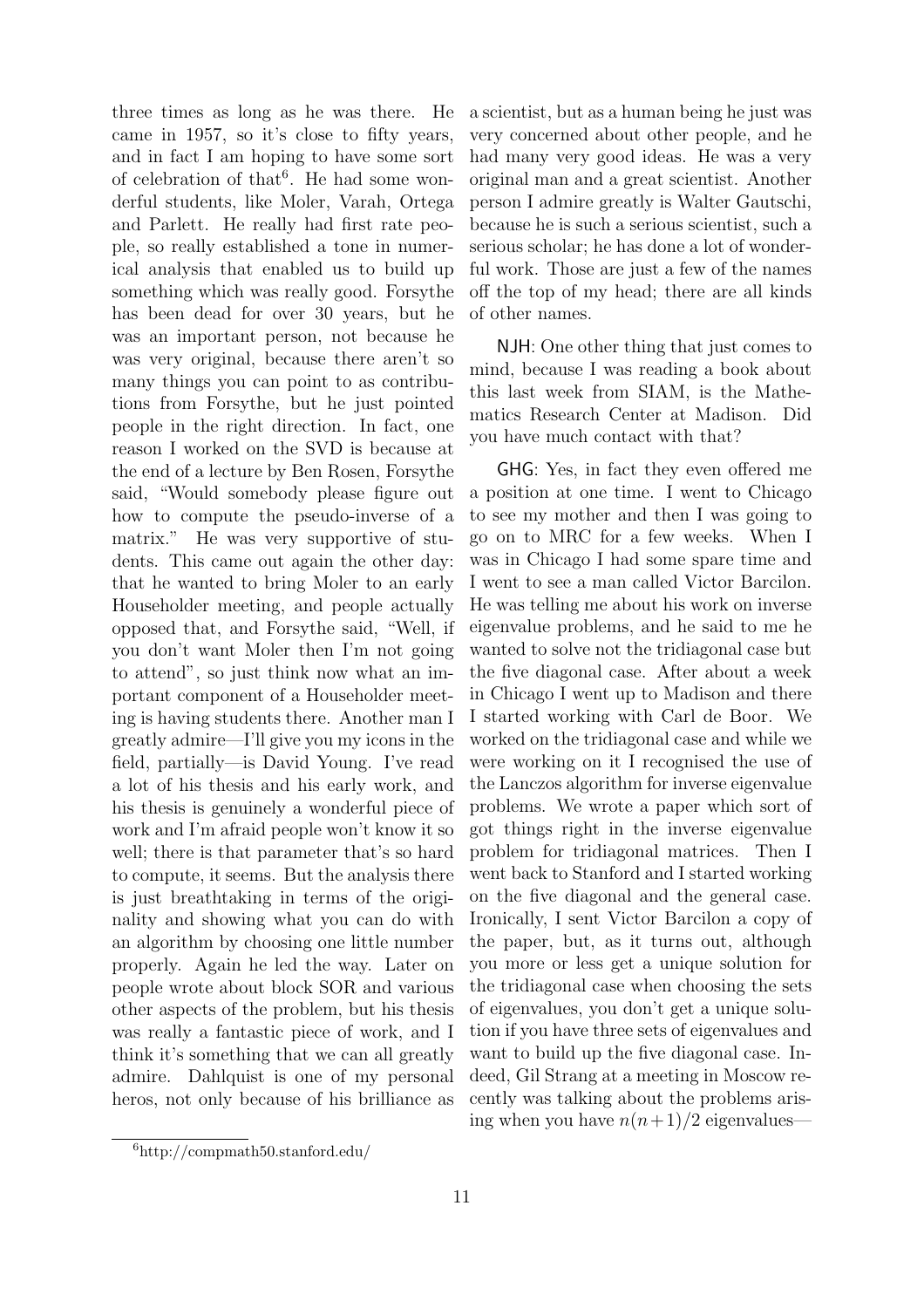the eigenvalues of all the leading principal submatrices; you are far from uniqueness in any of these cases. So Barcilon said, "Well, I'm not interested and if you can't give me a unique solution I don't want the solution", and he wrote some other paper. By the way, I now have a book with Moody Chu that just came out on inverse eigenvalue problems.

So I love that subject. I did work on Gauss quadrature and then I did some work on QR-like algorithms for tridiagonal matrices and stuff on moments, and then suddenly one day in the Lanczos algorithm it all came together and it was just wonderful. It was a big thrill to see that they all related to one another.

The other thing I have been so proud of I guess are the students that we've had at Stanford. Some have been my students and some have not been my students. We've just been very fortunate in the kinds of people that have come to Stanford. It's really a great period that we've had. My personal life hasn't been as happy as I would have liked, but when I look back at this aspect of life it's something that's going to give me great pleasure.

So when I think about the influences of my life, I think being a student at the University of Illinois, that really had an enormous impact on my life. Being at Cambridge for a year—although I didn't do very much—in terms of friendships I still have many friends even though it's over 45 years since I first came here, and not all of them are connected with the profession, but they all had a great impact on my life. And also being at Stanford of course; I've been there since 1960, so 45 years. The way we meet people is serendipitous: we bump into people, we talk to people, so that's really been a great satisfaction.

## Bibliography

- [1] Richard Bellman. Introduction to Matrix Analysis. McGraw-Hill, New York, second edition, 1970. xxiii+403 pp. Reprinted by Society for Industrial and Applied Mathematics, Philadelphia, PA, USA, 1997. ISBN 0-89871-399-4.
- [2] John M. Chambers. Computational Methods for Data Analysis. Wiley, New York, 1977. ISBN 0-471-02772-3. xiii+268 pp.
- [3] Raymond H. Chan, Chen Greif, and Dianne P. O'Leary, editors. Milestones in Matrix Computation: The Selected Works of Gene H. Golub, with Commentaries. Oxford University Press, 2007. ISBN 978- 0-19-920681-0.  $xi+565$  pp.
- [4] Jagdish Chandra and Stephen M. Robinson. An Uneasy Alliance: The Mathematics Research Center at the University of Wisconsin, 1956–1987. Society for Industrial and Applied Mathematics, Philadelphia, PA, USA, 2005. ISBN 0-89871-535- 0. xi+89 pp.
- [5] Moody T. Chu and Gene H. Golub. Inverse Eigenvalue Problems: Theory, Algorithms, and Applications. Oxford University Press, 2005. ISBN 0-19-856664-6. xvii+387 pp.
- [6] Jack J. Dongarra, Gene H. Golub, Cleve Moler, and Keith Moore. Netlib and NA-Net: Building a scientific computing community. MIMS EPrint 2007.123, Manchester Institute for Mathematical Sciences, The University of Manchester, UK, 2007. 18 pp. To appear in IEEE Annals of the History of Computing.
- [7] G. H. Golub. Numerical methods for solving linear least squares problems. Numer. Math., 7:206–216, 1965.
- [8] G. H. Golub and J. H. Wilkinson. Note on the iterative refinement of least squares solution. Numer. Math., 9:139–148, 1966.
- [9] Gene H. Golub. Matrix decompositions and statistical calculations. In Roy C.